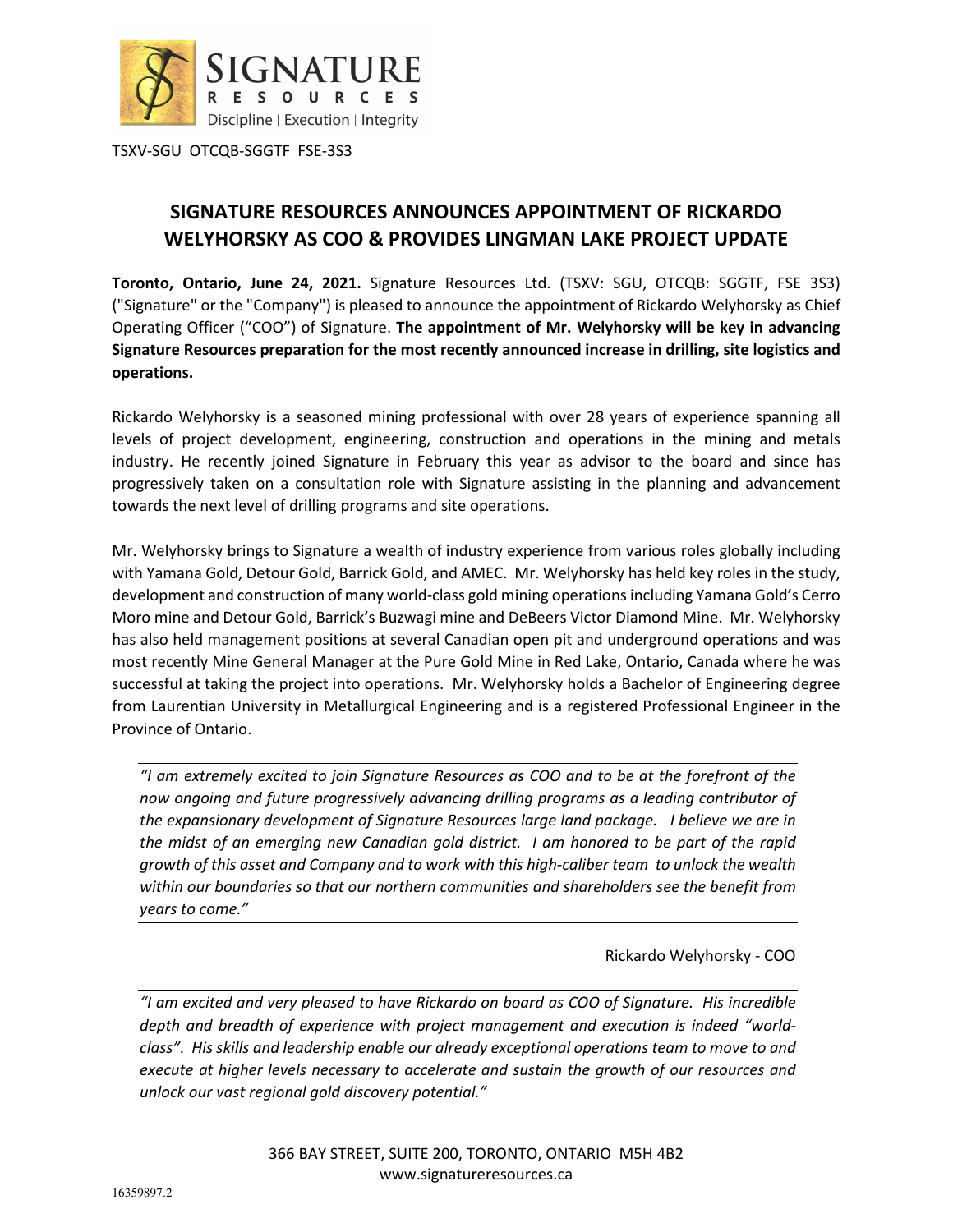

TSXV-SGU OTCQB-SGGTF FSE-3S3

Robert Vallis – President, CEO, and Director

### **Stock Options**

The Company has also granted 2,250,000 incentive stock options to Mr. Welyhorsky following his appointment. The options shall have an exercise price of \$0.16, expire five years from the date of issuance, and shall vest 25% immediately, and 12.5% ever six months thereafter through to the third anniversary.

## **Project Updates**

Signature is pleased to announce its continued progress at site with:

- completing the camp optimizations to safely and efficiently enable an upscaled targeted 10,000 metre diamond drill program commencing late August
- identifying and purchasing capital items for the ongoing operations at site
- previously announced geophysical programs to optimize local and regional targeting.
- the securing of the expanded drill crew with the previously announced acquisition of a second Signature-owned diamond drill rig
- building operating budget to facilitate transparency on spend requirements
- enhance the logistics for transport of equipment and personnel to site
- Nordmin Engineering continuing to work on converting the existing historical 234,000 oz gold resource dataset at the Project in preparation for completing the conversion to an NI 43-101 compliant resource estimate in 2022
- working on long term strategies for continued growth and optimization for site operations

## **About Signature**

The Lingman Lake gold property consists of 1,434 staked claims, four free hold full patented claims and 14 mineral rights patented claims totaling approximately 27,448 hectares. The property hosts an historical estimate of 234,684 oz of gold\* (1,063,904 tonnes grading 6.86 g/t with 2.73 gpt cut-off) and includes what has historically been referred to as the Lingman Lake Gold Mine, an underground substructure consisting of a 126.5-meter shaft, and 3-levels at 46-meters, 84-meters and 122-meters depths.

\*This historical resource estimate is based on prior data and reports obtained and prepared by previous operators, and information provided by governmental authorities. A Qualified Person has not done sufficient work to verify the classification of the mineral resource estimates in accordance with current CIM categories. The Company is not treating the historical estimate as a current NI 43-101 mineral resource estimate. Establishing a current mineral resource estimate on the Lingman Lake deposit will require further evaluation, which the Company and its consultants intend to complete in due course. Additional information regarding historical resource estimates is available in the technical report entitled,